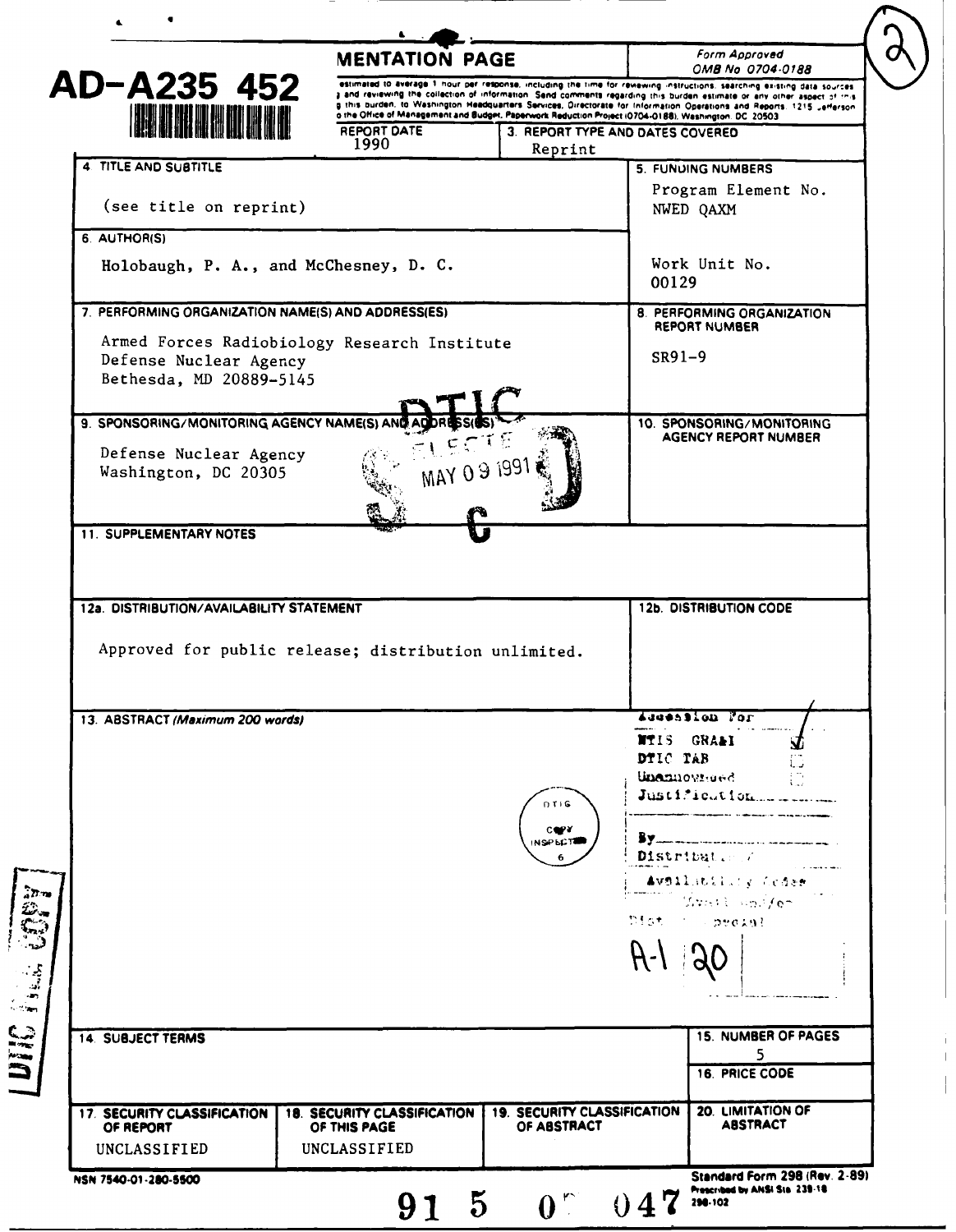*Journal of Immunological Methods,* 135 (1990) 95-99 95-99 95-99 95-99 95-99 95-99 95-99 95-99 95-99 95-99 95-99

# Effect of anticoagulants and heat on the detection of tumor necrosis factor in murine blood

Patricia A. Holobaugh and Daniel C. McChesney **\***

*Department of* Experimental Hematoloi" Armed *Forces* Radiobology Research Institute. Bethesda MD 20889 U.S.A.

Assays for tumor necrosis factor (TNF) may be inhibited by nonspecific factors present in body fluids. We found that the ability to quantitate TNF is greatly affected by blood processing methods. Mice were anesthetized by inhalation of methoxyflurane before obtaining blood by cardiac puncture. The blood from a group of mice was allowed to clot before recovery of serum. Plasmas were obtained from three other groups of mice after collection of blood into tubes containing EDTA. sodium citrate, or preservative-free heparin. The pooled serum or plasmas were spiked with rhTNF to a final concentration of 1  $\mu$ g/ml and aliquoted for frozen storage. The serum and plasmas were divided into heated (56°C for 30 min) and unheated portions prior to a standard L929 cytotoxicity assay. Comparison of absorbances at 595 nm after crystal violet staining of cells revealed differences in detection of TNF in plasmas compared to serum and in heated compared to nonheated samples. Citrated plasma clotted in the assay at dilutions at or below 1: 25. EDTA plasma consistently produced unexplained lysis of L929 cells in both heated and unheated unspiked samples. We conclude that TNF levels should be determined only in heat treated serum samples. and that comparisons be made against both a TNF standard and a TNF standard prepared in normal homologous serum that can be heated and assayed in parallel with the test samples.

*Key words:* Tumor necrosis factor; Bioassay: Plasma; Serum; (Murine)

**Introduction ease states (Kern et al., 1989)**, but not in others **can be alleady in the example of the example of the example of the example of the example of the example of the example of the example of the example of** (Moldawer et al., 1987).

Tumor necrosis factor (TNF) has both benefi- Current methods to assay for TNF in body cial and adverse effects on the animal host (Beut- fluids or culture supernatants depend on immunoler et al., 1986). It is the mediator of the toxic logic and biologic endpoints (Meager et al.. 1989). effects of endotoxin (Hesse et al., 1988). An in- The presence of serum in culture medium may crease in circulating TNF is generally considered interfere with the sensitivity of bioassays (Kramer to be deleterious (Waage et al., 1987). Circulating et al., 1986). This does not reconcile the inherent TNF has been detected in some nonbacterial dis- variability present among individual serum or plasma samples to be tested. The manner in which a blood sample is handled greatly alters the levels of detectable TNF; thus, endotoxin-contaminated *Correspondence to:* P.A. Holobaugh. Biomedical Research tubes cause rapid increases in **TNF** released from

**191 5 07 047**

Monitoring. Center for Biologics Evaluation and Research, blood monocytes (Leroux-Roels et al., 1988). Food and Drug Administration, Rockville, MD 20855, U.S.A. Our research is focussed on the effects of im-<br>\* Present address: Division of Animal Feeds Center for Our research is focussed on the effects of im-*• Present address:* Division of Animal Feeds, Center for Veterinary Medicine. Food and Drug Administration. Rock- munomodulators administered following exposure ville. MD **20857. U.S.A.** to radiation in murine models. The results of our

**<sup>0022-1759/90/\$03.50</sup> C 1990** Elsevier Science Publishers B.V. (Biomedical Division)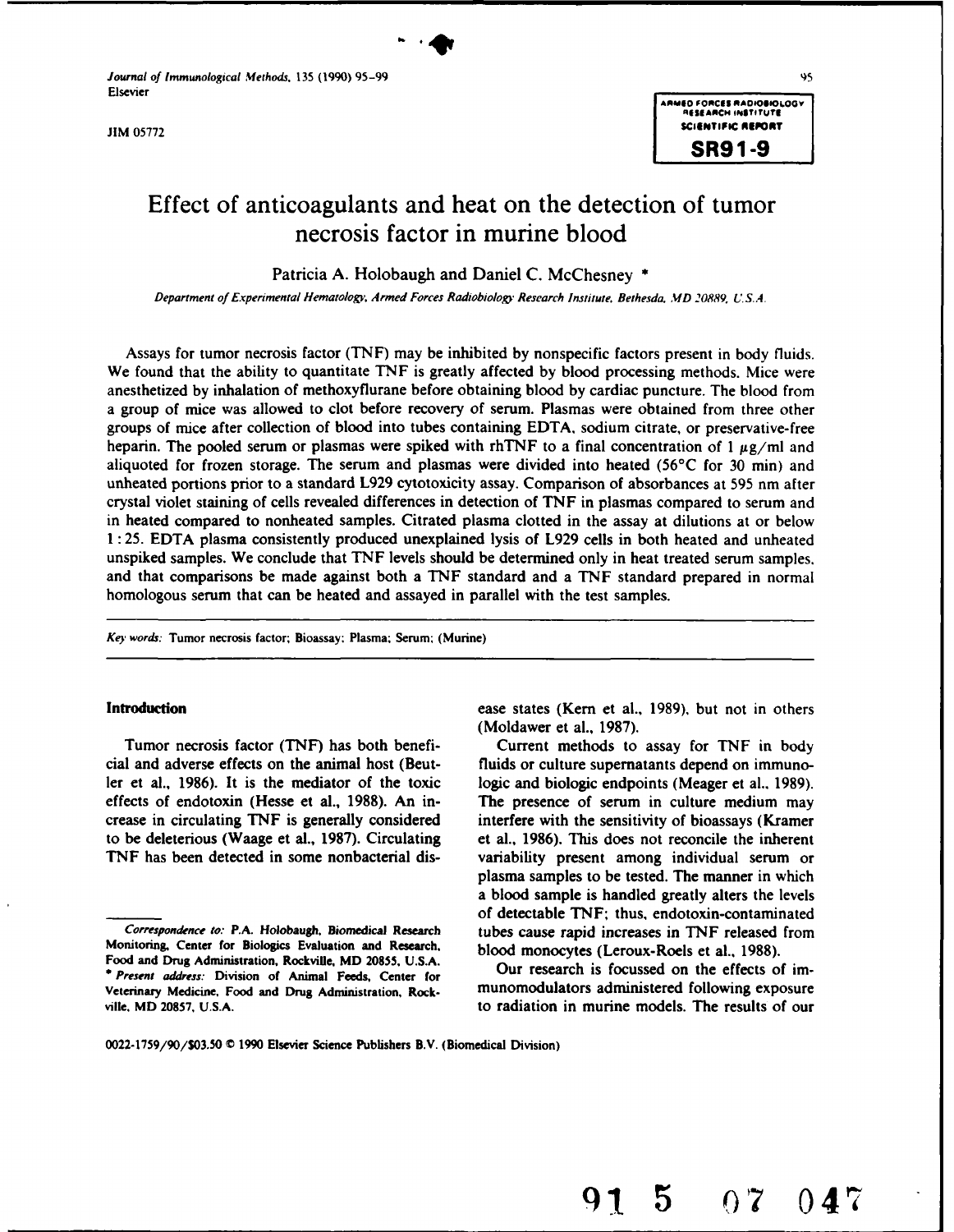initial **TNF** assays using **EDTA** plasma were dif- placing blood from individual mice into 2 ml ficult to interpret because we noted the almost tubes (Starstedt, Princeton, **NJ)** containing **3** mg total lysis of the indicator cells at the lowest **EDTA.** Heparinized plasma was obtained **by** dedilution and the apparent absence of a dilution-re- positing blood from individual animals into sterile sponse relationship. When serum from parallel microfuge tubes containing **100 U** preservative-free sets of mice were studied, this phenomenon did heparin (Fisher Scientific, Pittsburgh, PA). **All** not occur. The experiments described here were plasmas were rocked on a blood mixer (Coulter. performed to determine whether anticoagulants Hialeah, FL) prior to centrifugation at 4000 rpm affect the detection of recombinant human TNF for 4 min at 4°C. The plasma groups were pooled (rhTNF) added to plasmas. We also examined and spun again to remove any debris and aliquoted heat treatment of serum and plasma samples to into sterile microfuge tubes. determine whether TNF detection could be en-<br>The rhTNF- $\alpha$  produced in *Escherichia coli* was hanced. We found that detection of TNF is opti- purchased from Sigma Chemical Co., St. Louis, mal from mouse serum that is heat treated prior to MO, and has a biologic activity of  $2.2 \times 10^3$  U/ $\mu$ g.

**JAX:** B6D2F1 female mice, **12-15** weeks of age **min** immediately before assay. **(20-25 g)** were quarantined on arrival and screened **TNF** activity in serum or plasma was assayed experimental use. They were maintained in an al.  $(1988)$ . Briefly,  $1.25 \times 10^4$  L929 cells were de-<br>AAALAC-accredited facility in plastic Micro-Iso-<br>posited in each well of 96-well tissue culture plates ing autoclaved hardwood chip contact bedding. medium supplemented with **10%** fetal bovine Mice were provided commercial rodent chow and serum (FBS), 2 mM glutamine, **250** U/ml penicilacidified tap water (pH **2.5** with concentrated **lin** and 125 **pg/ml** streptomycin) and allowed to **HCI)** ad libitum. Animal holding rooms were grow overnight at  $37^{\circ}$ C in a humidified  $5\%$  CO<sub>2</sub> maintained at  $21^{\circ}$ C  $\pm 1^{\circ}$ C with  $50\% \pm 10\%$  rela-<br>incubator. maintained at  $21^{\circ}C \pm 1^{\circ}C$  with  $50\% \pm 10\%$  relative humidity using at least ten air changes/h of Samples for assay and the **TNF** standard were 100% conditioned fresh air. The mice were on a 12 diluted in separate 96-well plates in assay medium h light/dark full-spectrum lighting cycle with no (RPMI 1640 supplemented with 5% FBS, 2 mM twilight. All research was conducted in accordance glutamine,  $250 \text{ U/ml}$  penicillin,  $125 \mu g/ml$  strepwith NIH and our Institutional Animal Care and tomycin, **30** mM Hepes, and **3** mg/mi sodium Use Committee guidelines for the care and use of bicarbonate). In some assays, an additional **TNF**

ture before centrifugation at 4000 rpm for 4 min. returned to the incubator for 18 h. Pooled sera were spun again. Citrated plasma was Culture medium was aspirated and wells were

and spun again to remove any debris and aliquoted

assay. Dilutions of rhTNF were added to serum and plasma aliquots to yield a final concentration of **I**  $\mu$ g/ml TNF. These spiked aliquots and untreated **Materials and methods control samples were stored at**  $-20^{\circ}$ **C until as**sayed. Some aliquots were heated to **56°C** for **30**

for evidence of disease before being released for using a modification of the method of Hogan et posited in each well of 96-well tissue culture plates lator cages (Lab Products, Maywood, **NJ)** contain- in plate medium (Dulbecco's modified Eagle's

laboratory animals. standard was prepared in homologous normal Mice were anesthetized **by** inhalation of mouse serum and heated to **56°C** for **30 min** methoxyflurane immediately before **1** ml of blood before further dilution in assay medium. Culture was obtained **by** cardiac puncture before being medium was removed from the seeded plates, and killed by cervical dislocation. The serum or plasma  $100 \mu l$  of diluted sample or standard was added. obtained from eight mice was pooled. Serum was Actinomycin **D** (Sigma Chemical Co., St. Louis, obtained after allowing blood to clot in sterile MO) was diluted to  $10 \mu g/ml$  in assay medium, microcentrifuge tubes for 1 h at ambient tempera- and  $100 \mu l$  was added to the wells. Plates were

obtained by placing blood from individual mice washed once with  $200 \mu l$  saline and aspirated into a microfuge tube containing 10  $\mu$ 1 of 32% again. Cells were stained with 50  $\mu$ 1 of 0.05% sodium citrate. **EDTA** plasma was obtained by crystal violet in 20% ethanol for 20 min; plates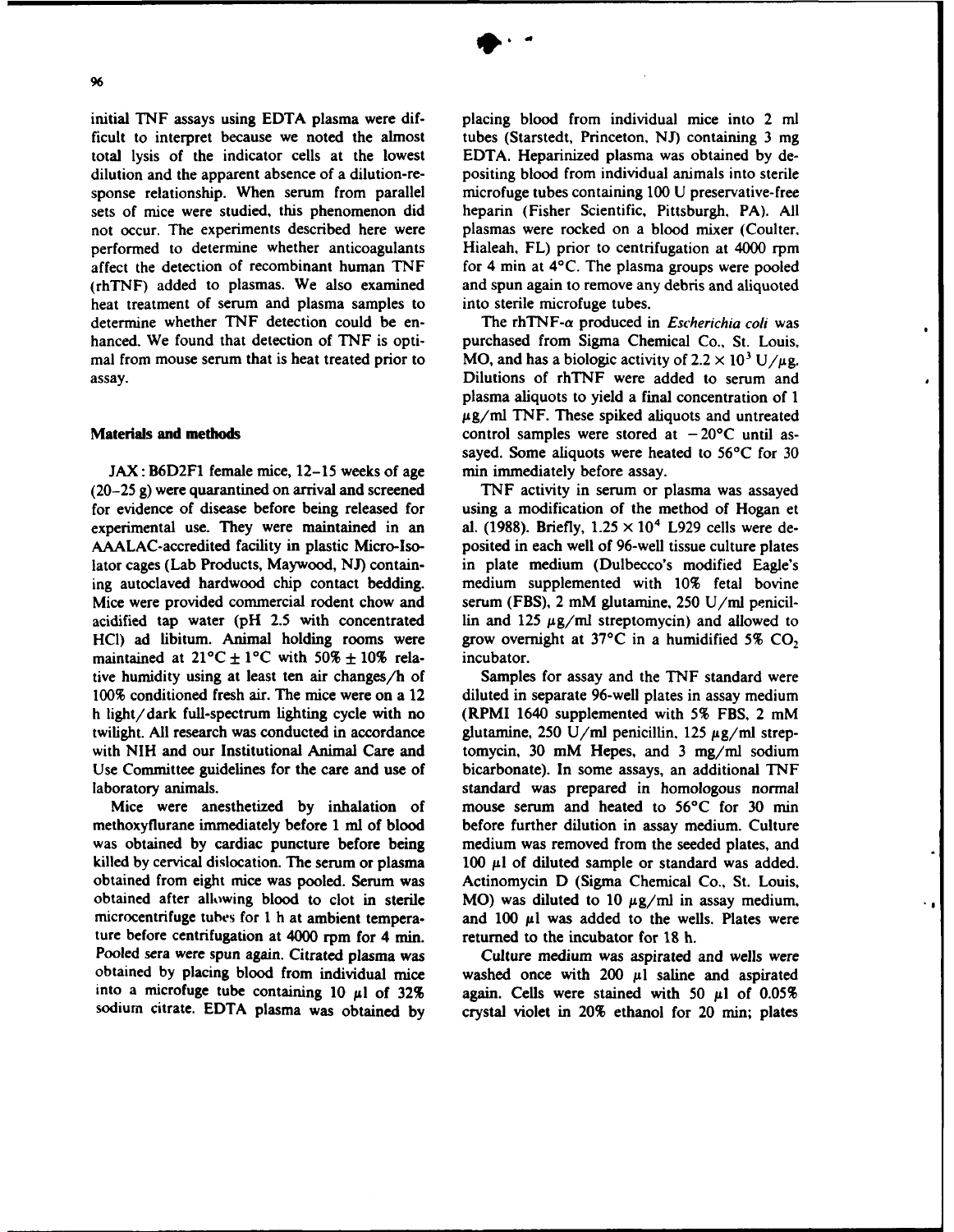were washed with cool tap water and allowed to **A.** dry in air. Absorbances at 595 nm were recorded **6** using a Titertek spectrophotometer (Flow Labora-<br>tories, McLean, VA) after the addition of 50  $\mu$ l  $\frac{6}{9}$ <br>methanol/well. Absorbance readings for dilutions  $\frac{3}{9}$  0 8 tories, McLean. VA) after the addition of 50  $\mu$ 1 methanol/well. Absorbance readings for dilutions **1 1**  $\frac{1}{2}$  **08 of standard TNF** were plotted to **compare** the <sup>04</sup> amount of cytolytic activity present in samples. Student's *t* tests were performed to determine  $\frac{1}{8}$ levels of significance.

TNF-dependent cytolytic activity in spiked **16.** samples was confirmed by neutralization of this activity by using a modification of the TNF assay described earlier (Meager et al., 1989). Briefly, 50  $\frac{8}{9}$  0 8 **activity by using a modification of the TNF assay**  $\frac{3}{8}$  <sup>6</sup> described earlier (Meager et al., 1989). Briefly, 50 **,ul** of dilutions of the rhTNF standard were mixed with 50  $\mu$ l of dilutions of polyclonal rabbit-anti-  $\sigma$ microtiter wells and incubated for 2 h at 37°C.

The detection of **TNF** in plasma and serum samples varied according to the method of collec-<br>tion. The results of a typical experiment using curve. tion. The results of a typical experiment using curve.<br>
Fleat treatment of spiked samples resulted in spiked serum and plasma samples are presented in been added, only serum showed a consistent dilusorbances of spiked serum were similar to the standard curve, while there was greater variability standard curve. Heat treatment of spiked **EDTA** among the spiked plasma samples.

EDTA plasma samples consistently produced 1.8 extensive lysis in dilutions at or below  $1/10$  in  $h$ -the principal complex. This page  $1.4$ both spiked and unspiked samples. This nonspecific lysis was removed by dialysis against<br>Hanks' balanced salt solution containing Mg<sup>2+</sup> 8 Hanks' balanced salt solution containing  $Mg^{2+}$  **1.0**<sup>4</sup> and  $Ca^{2+}$  (data not shown). Citrated plasma consistently clotted in the assay at dilutions at or ing clots ranged from that of the control (no lysis) **0.01** 0.1 1.0 **100 100 100 100 100 100 100 100 100 100 100 100 100 100 100 100 100 100 100 100 100 100 100 100 100 100** to those of a normal standard **TNF** curve. Heparinized plasma responded similarly to serum,<br>Heparinized plasma responded similarly to serum,<br>without **(0)** the addition of rabbit antibody against mouse centrations: at lower concentrations the ab-<br> $h = h$  highest tested were significant at  $P < 0.02$ .



Fig. **1.** Absorbances of serum or plasma pools spiked with **I** 100  $\mu$ l of actinomycin-D treated L929 cells were  $\mu$ g/ml of rhTNF. Five-fold dilutions of mouse serum then added (2 x 104/well) and incubated for an (o **-** . o) **EDTA** plasma **(0 ......** *0),* citrated plasma additional 18 h before staining with crystal violet  $(\diamond$  --- $\diamond$ ) and heparinized plasma  $(\triangle$ - $\cdot\cdot\cdot\cdot\triangle)$  were comas previously described. **pared to a rhTNF** standard curve ( $\bullet$   $\bullet$   $\bullet$ ). Curves represent means of absorbances  $\pm$  standard error. A: Spikes serum and plasmas tested for cytolytic activity. **B:** Absorbances following heat treatment of serum and plasma samples. The **Results Results standard TNF** contains approximately 2.2 biological activity  $U/ng$ .

Fig. *1A.* In unheated samples to which **TNF** had improved **TNF** detection (Fig. *1B).* This treattional effect for the entire series tested. The ab-<br>sorbances of spiked serum were similar to the detected in the assay was still above that of the



but was more variable at the higher **TNF** con- **TNF.** Curves are mean **±** standard error. **All** values except the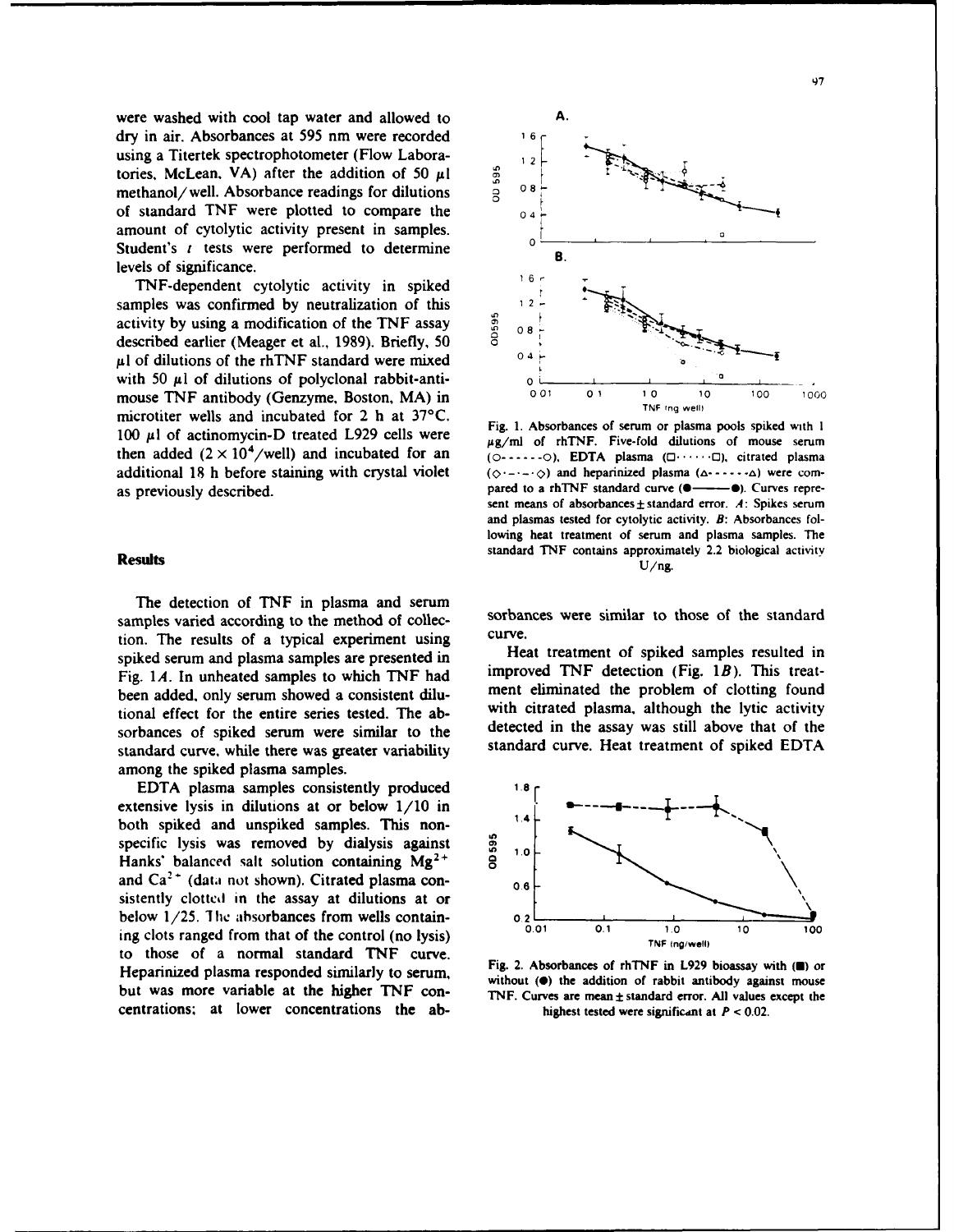

Fig. 3. Absorbances of rhTNF diluted in medium **(0)** or bioassay. Curves are mean  $\pm$  standard error. There were no significant differences between values ( $P > 0.05$ ).

were heat treated before assay demonstrated excel-

The lytic activity in our assay was neutralized interfere with any bioassay.<br>
antibody against TNF (Fig. 2). The anti-mouse TNF was demonstrated from spiked serum mouse TNF antibody was used in these experi-<br>ments so that our results could be attributable to TNF alone. In addition, we plan to test this anti-

We also examined whether normal mouse serum mouse serum was indistinguishable from the activ- evidence as shown here. **ity** of TNF diluted in medium alone, and that We, therefore, recommend that circulating TNF

assay for TNF. **1114** plasma was found to be samples. unsuitable for use in a INF bioassay because of nonspecific lysis of indicator cells. This effect could not he reversed by heat treatment of sam- **Acknowledgements pies** prior to assay. The effects of dilution on **EDTA** plasma were found to be inconsistent and, This work was supported **by** The Armed Forces

Citrated plasma clotted in our assay at the lower dilutions, but after heat treatment, cell lysis **0.8 1.** The same state of the was found to be more than what was anticipated from the standard curve, and was attributed to a quantitated in a sample.

**001 001 0o 1 0 10 100 1000** table for TNF quantitation. Heat treatment of **TNF** Ing **weill** heparinized **plasma was** shown **to** optimize **the** Fig. 3. Absorbances of miner diluted in medium ( $\bullet$ ) of detection of TNF from intentionally spiked sam-<br>normal mouse serum **(B)** heated to 56°C for 30 min before detection of TNF from intentionally spiked sam-<br>hispaceave commercial blood collection tubes are contaminated with endotoxin and that this can result plasma did not alter the almost total lysis of **L929** in **TNF** release **by** cells within a blood sample cells. Both serum and heparinized plasma that destined for **TNF** quantitation (Leroux-Roels et lent detection of spiked TNF.<br>
The lytic activity in our assay was neutralized interfere with any bioassay.

by antibody against **TNF** (Fig. 2). The anti-mouse **TNF** was demonstrated from spiked serum<br>TNF was able to neutralize rhTNF in all but the samples in a quantitative manner that was con-**TNF** was able to neutralize rhTNF in all but the samples in a quantitative manner that was con-<br>highest concentration of rhTNF tested. The anti-<br>sistent within a dilution series. Heat treatment of highest concentration of rhTNF tested. The anti-<br>mouse TNF antibody was used in these experi-<br>serum samples resulted in absorbances that were slightly, but insignificantly, lower than those of the unheated serum samples. The detection of mouse TNF antibody in future in vivo experi- TNF that was intentionally added to mouse serum ments.<br>We also examined whether normal mouse serum<br>was unaffected by heat treatment, and this simple<br>We also examined whether normal mouse serum<br>step has been incorporated as routine in our might nonspecifically bind spiked TNF. Normal laboratory. It has been reported (Ruff et al., 1981) homologous mouse serum heated to 56°C for 30 that TNF from rabbit and mouse are stable at min before assay was used as the diluent for the 56°C. Others have adopted heat treatment in their first well of a five-fold dilution sequence. Fig. 3 TNF assays (Kawasaki et al., 1989; Van de Wiel shows that the activity of TNF diluted in pure et al., 1989), but have not presented quantitative

heating did not compromise TNF quantitation. Should be quantitated from serum collected in sterile pyrogen-free tubes, and heated to 56°C for 30 min prior to assay. In addition, a standard Discussion curve prepared in normal homologous serum should be heated and assayed in parallel to assure We have demonstrated that reagents used in that nonspecific factors are not present because the processing of blood affect the subsequent bio-<br>they could affect the quantitation of TNF in test

 $\bullet$ 

therefore, unsuitable for calculating **TNF** activity. Radiobiology Research Institute, Defense Nuclear